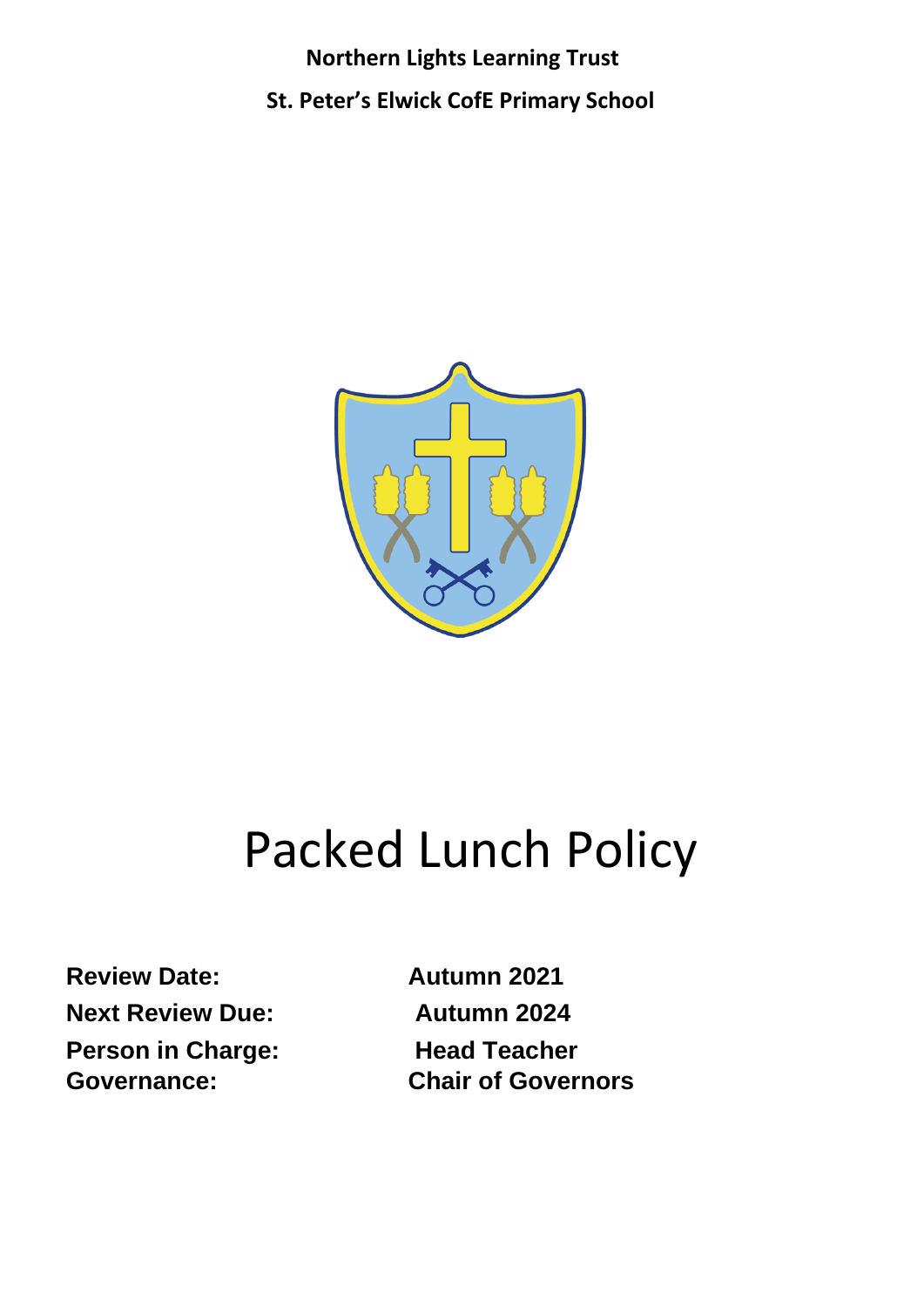**Policy for Packed Lunches.**

**People involved in policy formation:** Headteacher

 Subject Leaders Children Local Governing Body

#### **This policy should be read in conjunction with the following policies:**

**SHRE** 

**Aims**

To ensure that all packed lunches brought from home and consumed in school and on educational visits provide the pupils of St. Peter's Elwick Primary School with healthy and nutritious food that is similar to the food served in school, which is now regulated by national standards.

To improve the health of pupils, staff and their families by helping to influence their eating habits through increasing their knowledge and awareness of food issues, including what constitutes a healthy and environmentally sustainable diet.

To ensure that children are well nourished throughout the day and that every pupil has access to safe, tasty and nutritious food and a safe, easily available water supply during the school day.

To make the provision and consumption of food a healthy, enjoyable and safe experience throughout the whole school day

# **Rationale**

It is widely accepted that children need to develop lifelong skills and an understanding of Healthy growth and living. At St. Peter's Elwick Primary School , we seek to actively develop these skills together with developing an increasing understanding so that children are able to learn more effectively [eg through access to water and healthy food], are a healthy weight so that their life chances are high and are physically fit and strong.

The ethos of school as a health promoting environment will be embedded in our daily lives and St Peter's curriculum.

School recognises the important connection between healthy eating and a pupil's ability to learn effectively and achieve high standards in school. It also recognises the role the school can play, as part of the larger community, to promote family health and well-being.

The school aims to make a positive contribution to children's health.

• To encourage a happier and calmer population of children and young people.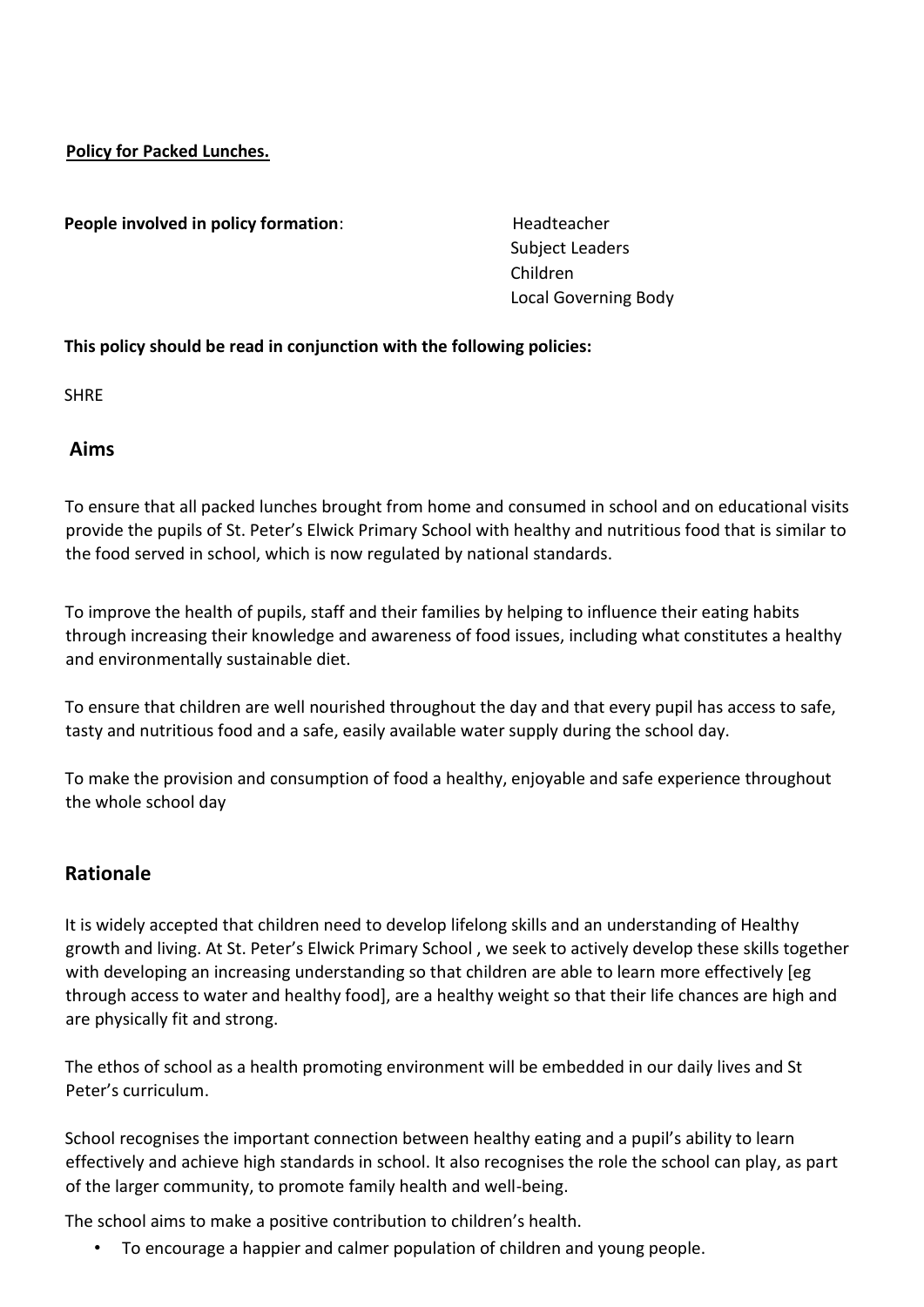• To promote consistency between packed lunches and food provided by schools which, from January 2015, must adhere to national standards set by the government. (http://www.schoolfoodplan.com/actions/school-food-standards/)

# **Guidelines**

- School will provide facilities for pupils bringing in packed lunches and ensure that free, fresh drinking water is readily available at all times.
- School will work with the pupils to provide attractive and appropriate dining arrangements.
- The school will work with parents to ensure that packed lunches abide by the standards listed below.
- As fridge space is not available in school, pupils are advised to bring packed lunches in insulated bags with freezer blocks where possible to stop the food going off.
- Wherever possible, the school will ensure that packed lunch pupils and school dinner pupils will be able to sit and eat together in the same dining environment.
- Pupils must be able to open and eat the packed lunch provided independently unless a child has identified needs.

#### Packed lunches should where possible include:

- at least two portions of fruit
- at least vegetables every day.
- meat, fish or other source of non-dairy protein (e.g. lentils, kidney beans, chickpeas, hummus, and falafel) every day
- oily fish, such as salmon or sardines at least once every three weeks.
- a starchy food such as any type of bread, pasta, rice, couscous, noodles, potatoes, savoury crackers, breadsticks or other type of cereals every day. (Not cereal bars)
- dairy food such as milk, cheese, yoghurt or fromage frais everyday
- only still water, fruit juice, semi-skimmed or skimmed milk, yoghurt or milk drinks and smoothies.

# We discourage packed lunches containing:

- Multiple servings of confectionery such as chocolate bars, chocolate-coated biscuits and sweets and cakes.
- Meat products such as sausage rolls, individual pies, corned meat and sausages / chipolatas.
- Crisps

# Packed lunches should **not** include:

Hot food – food will not be heated in school.

Pasties

**Nuts** 

Food which may cause a severe allergic reaction to another pupil

#### **Children must bring packed lunches to school on a morning.**

**School will not accept deliveries of lunches from shops or food outlets. (such as Greggs etc)**